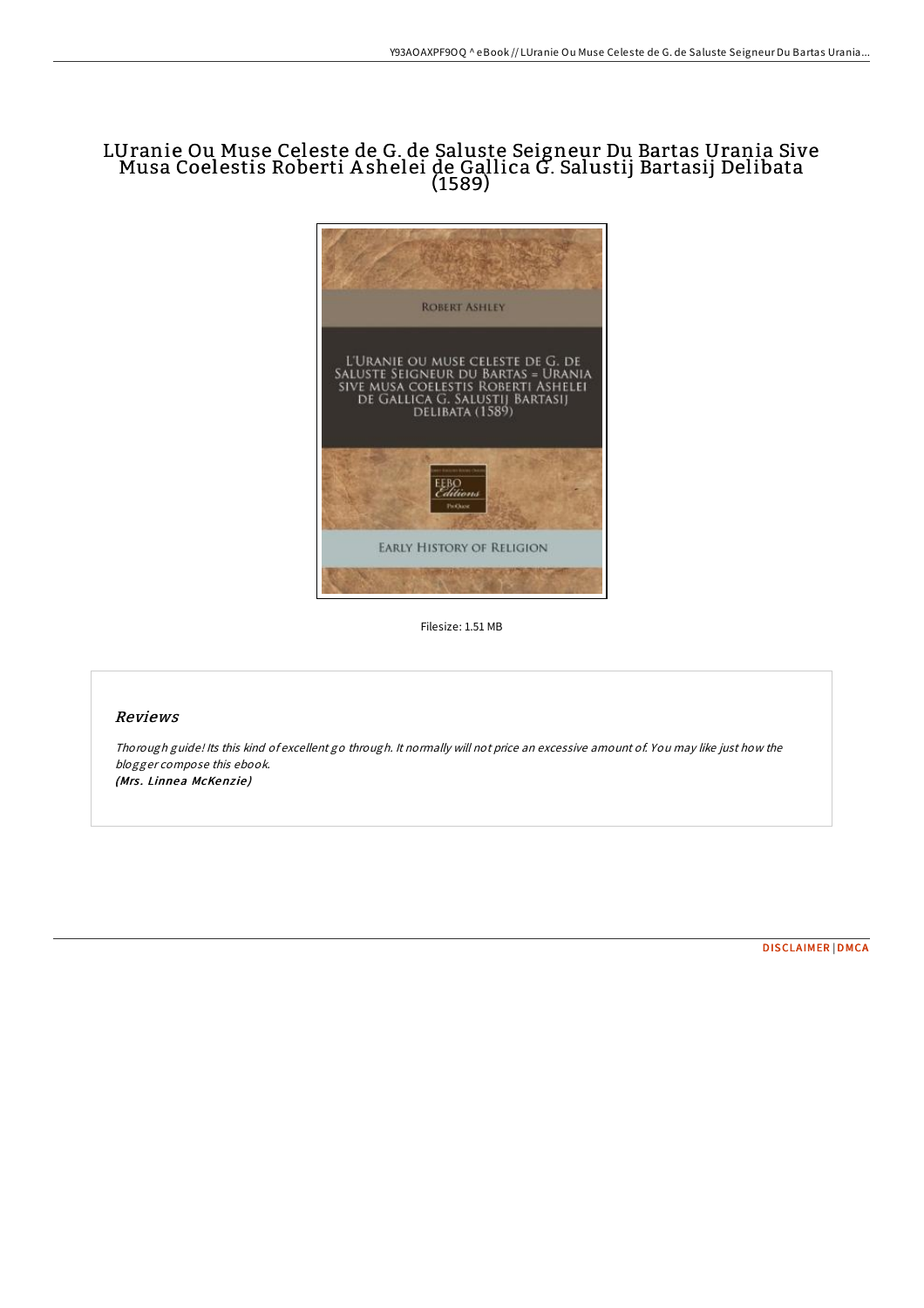## LURANIE OU MUSE CELESTE DE G. DE SALUSTE SEIGNEUR DU BARTAS URANIA SIVE MUSA COELESTIS ROBERTI ASHELEI DE GALLICA G. SALUSTIJ BARTASIJ DELIBATA (1589)



Eebo Editions, Proquest. Paperback. Book Condition: New. This item is printed on demand. Paperback. 40 pages. Dimensions: 9.7in. x 7.4in. x 0.1in.EARLY HISTORY OF RELIGION. Imagine holding history in your hands. Now you can. Digitally preserved and previously accessible only through libraries as Early English Books Online, this rare material is now available in single print editions. Thousands of books written between 1475 and 1700 can be delivered to your doorstep in individual volumes of high quality historical reproductions. From the beginning ofrecorded history we have looked to the heavens for inspiration and guidance. In these early religious documents, sermons, and pamphlets, we see the spiritual impact on the lives of both royalty and the commoner. We also get insights into a clergy that was growing ever more powerful as a political force. This is one of the worlds largest collections of religious works of this type, revealing much about our interpretation of the modern church and spirituality. The below data was compiled from various identification fields in the bibliographic record of this title. This data is provided as an additional tool in helping to insure edition identification: LUranie ou muse celeste de G. de Saluste Seigneur du Bartas Urania sive musa coelestis Roberti Ashelei de Gallica G. Salustij Bartasij delibataDu Bartas, Guillaume de Salluste, seigneur, 1544-1590. Ashley, Robert, 1565-1641. In verse. Text in French and Latin on facing pages. A3 is signed D4. Some print show-through, and some leaves cropped. 16 leavesLondini : Excudebat Iohannes Wolfius, 1589. STC (2nd ed. ) 21673FrenchReproduction of the original in the Bodleian Library This book represents an authentic reproduction of the text as printed by the original publisher. While we have attempted to accurately maintain the integrity of the original work, there are sometimes problems with the original work or the micro-film...

Read [LUranie](http://almighty24.tech/luranie-ou-muse-celeste-de-g-de-saluste-seigneur.html) Ou Muse Celeste de G. de Saluste Seigneur Du Bartas Urania Sive Musa Coelestis Roberti Ashelei de Gallica G. Salustij Bartasij Delibata (1589) Online

甸 Download PDF [LUranie](http://almighty24.tech/luranie-ou-muse-celeste-de-g-de-saluste-seigneur.html) Ou Muse Celeste de G. de Saluste Seigneur Du Bartas Urania Sive Musa Coelestis Roberti Ashelei de Gallica G. Salustij Bartasij Delibata (1589)